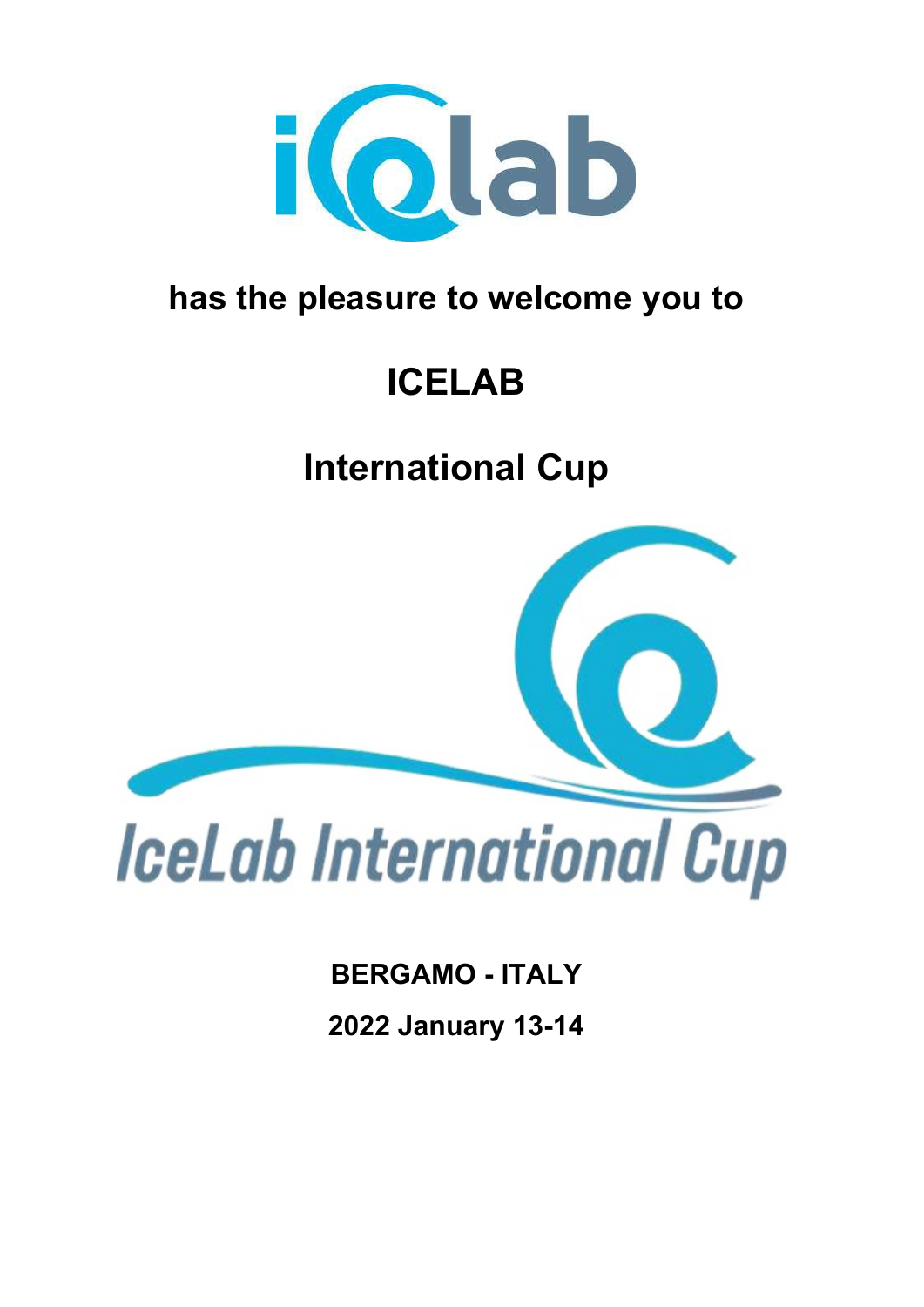# **ANNOUNCEMENT**

## **ICELAB INTERNATIONAL CUP**

**Senior, Junior and Advanced Novice** 

**International Competition**

**for**

**Men, Women and Pairs**

**organized by**

**FISG and ICE LAB**

## **BERGAMO - ITALY**

**JUANUARY 13-14 2022**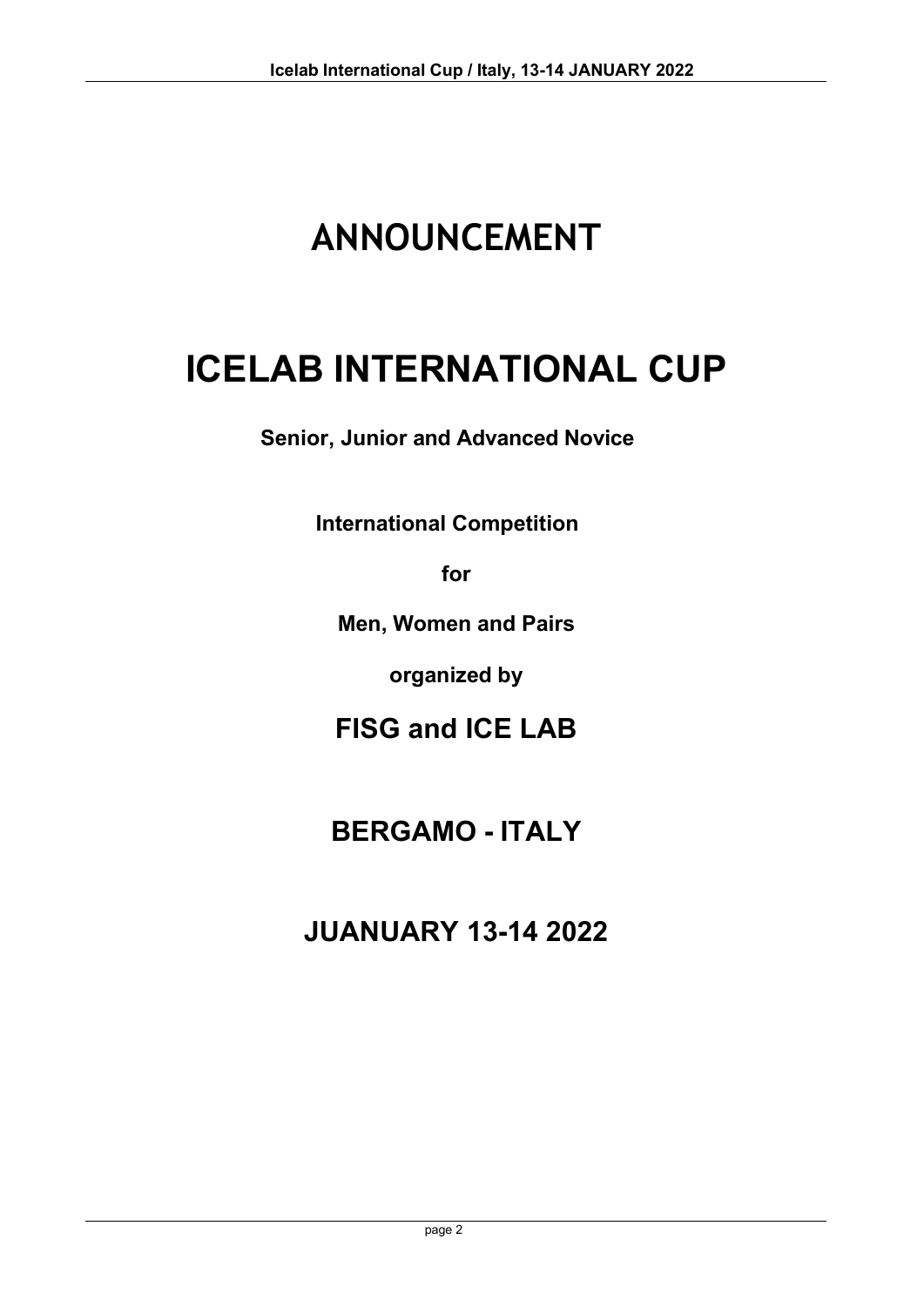## **1. GENERAL REGULATIONS**

The **Icelab International Cup** will be conducted in accordance with the ISU Constitution and General Regulations 2021, the Special Regulations & Technical Rules Single & Pair Skating 2021,.and ISU Communication no 2396 (Guidelines for International Novice Competitions), and the relevant ISU **Communications** 

Participation at **Icelab International Cup** is open to all Competitors who belong to an ISU Member, and qualify with regard to eligibility according to Rule 102, provided their ages fall within the limits specified in Rule 108, paragraph 3 a) and they meet the participation, citizenship and residency requirements in Rule 109, paragraphs 1 through 5 and ISU Communication 2030 or any update of this Communication.

In accordance with Rule 109 of the ISU General Regulations and ISU Communication 2030 all Skaters who do not have the nationality of the Member by which they have been entered or who, although having such nationality, have in the past represented another Member, must produce an ISU Clearance Certificate. Passports of all Skaters, as well as the ISU Clearance Certificate, if applicable, must be presented at the accreditation of the event for verification.

## **2. TECHNICAL DATA**

**PLACE Main and Practice Arena: ICE LAB ARENA Via San Bernardino 141 Bergamo BG** (an indoor ice-rink with the ice surface of 30 x 60 m, air-conditioned and heated)

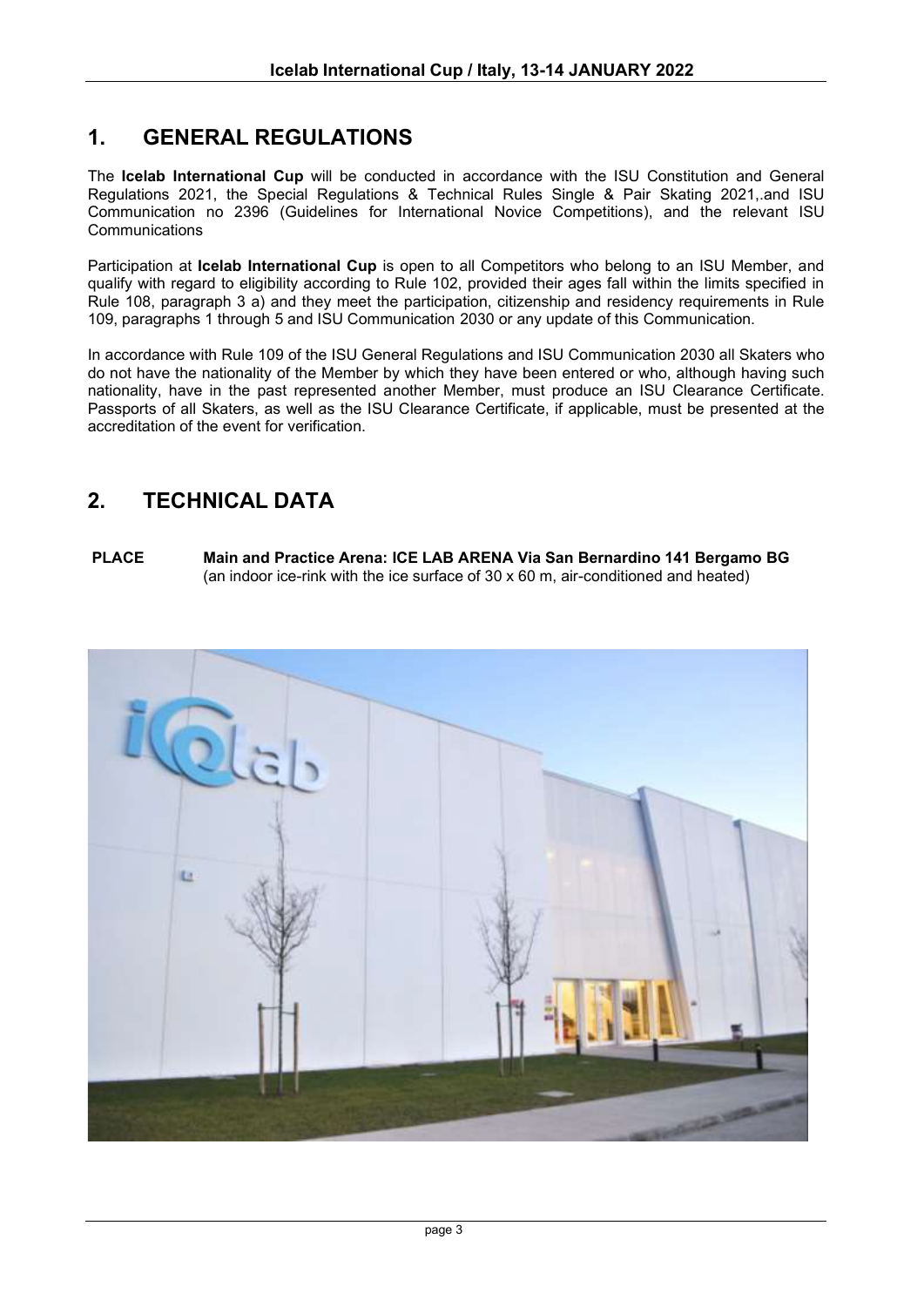## **3. CATEGORIES**

| <b>SENIOR MEN</b>   | Short Program                         | The required elements to be skated are those listed in ISU<br>Technical Rules Single & Pair Skating 2021, Rule 611,<br>paragraphs 1 and 2.<br>Duration:<br>2 minutes and 40 seconds, +/- 10 sec.                  |                                                                                                                                                                                                                             |
|---------------------|---------------------------------------|-------------------------------------------------------------------------------------------------------------------------------------------------------------------------------------------------------------------|-----------------------------------------------------------------------------------------------------------------------------------------------------------------------------------------------------------------------------|
|                     | <b>Free Skating</b>                   | element value.<br>Duration:                                                                                                                                                                                       | In accordance with ISU Technical Rules Single & Pair Skating<br>2021, Rule 612 and the respective ISU Communication. Special<br>attention should be paid to the "well balanced program" and the<br>4 minutes, $+/- 10$ sec. |
| <b>SENIOR WOMEN</b> | Short Program                         | paragraphs 1 and 2.<br>Duration:                                                                                                                                                                                  | The required elements to be skated are those listed in ISU<br>Technical Rules Single & Pair Skating 2021, Rule 611,<br>2 minutes and 40 seconds, $+/- 10$ sec.                                                              |
|                     | <b>Free Skating</b>                   | element value.<br>Duration:                                                                                                                                                                                       | In accordance with ISU Technical Rules Single & Pair Skating<br>2021, Rule 612 and the respective ISU Communication. Special<br>attention should be paid to the "well balanced program" and the<br>4 minutes, $+/- 10$ sec. |
| <b>SENIOR PAIRS</b> | Short Program                         | paragraphs 1 and 2.                                                                                                                                                                                               | The required elements to be skated are those listed in ISU<br>Technical Rules Single & Pair Skating 2021, Rule 611,                                                                                                         |
|                     |                                       | Duration:                                                                                                                                                                                                         | 2 minutes and 40 seconds, $+/- 10$ sec.                                                                                                                                                                                     |
|                     | <b>Free Skating</b>                   | element value.                                                                                                                                                                                                    | In accordance with ISU Technical Rules Single & Pair Skating<br>2021, Rule 612 and the respective ISU Communication. Special<br>attention should be paid to the "well balanced program" and the                             |
|                     |                                       | Duration:                                                                                                                                                                                                         | 4 minutes, $+/- 10$ sec.                                                                                                                                                                                                    |
| <b>JUNIOR MEN</b>   | Short Program                         | The required elements to be skated are those listed in ISU<br>Technical Rules Single & Pair Skating 2021, Rule 611,<br>paragraphs 1 and 3 for 2021/22 (and listed in ISU Communication<br>2382).                  |                                                                                                                                                                                                                             |
|                     |                                       | Duration:                                                                                                                                                                                                         | 2 minutes and 40 seconds, +/- 10 sec.                                                                                                                                                                                       |
|                     | <b>Free Skating</b><br>element value. |                                                                                                                                                                                                                   | In accordance with ISU Technical Rules Single & Pair Skating<br>2021, Rule 612 and the respective ISU Communication. Special<br>attention should be paid to the "well balanced program" and the                             |
|                     |                                       | Duration:                                                                                                                                                                                                         | 3 minutes and 30 seconds, +/- 10 sec.                                                                                                                                                                                       |
| <b>JUNIOR WOMEN</b> | Short Program                         | 2382).                                                                                                                                                                                                            | The required elements to be skated are those listed in ISU<br>Technical Rules Single & Pair Skating 2021, Rule 611,<br>paragraphs 1 and 3 for 2021/22 (and listed in ISU Communication                                      |
|                     |                                       | Duration:                                                                                                                                                                                                         | 2 minutes and 40 seconds, +/- 10 sec.                                                                                                                                                                                       |
|                     | <b>Free Skating</b>                   | In accordance with ISU Technical Rules Single & Pair Skating<br>2021, Rule 612 and the respective ISU Communication. Special<br>attention should be paid to the "well balanced program" and the<br>element value. |                                                                                                                                                                                                                             |
|                     |                                       | Duration:                                                                                                                                                                                                         | 3 minutes and 30 seconds, +/- 10 sec.                                                                                                                                                                                       |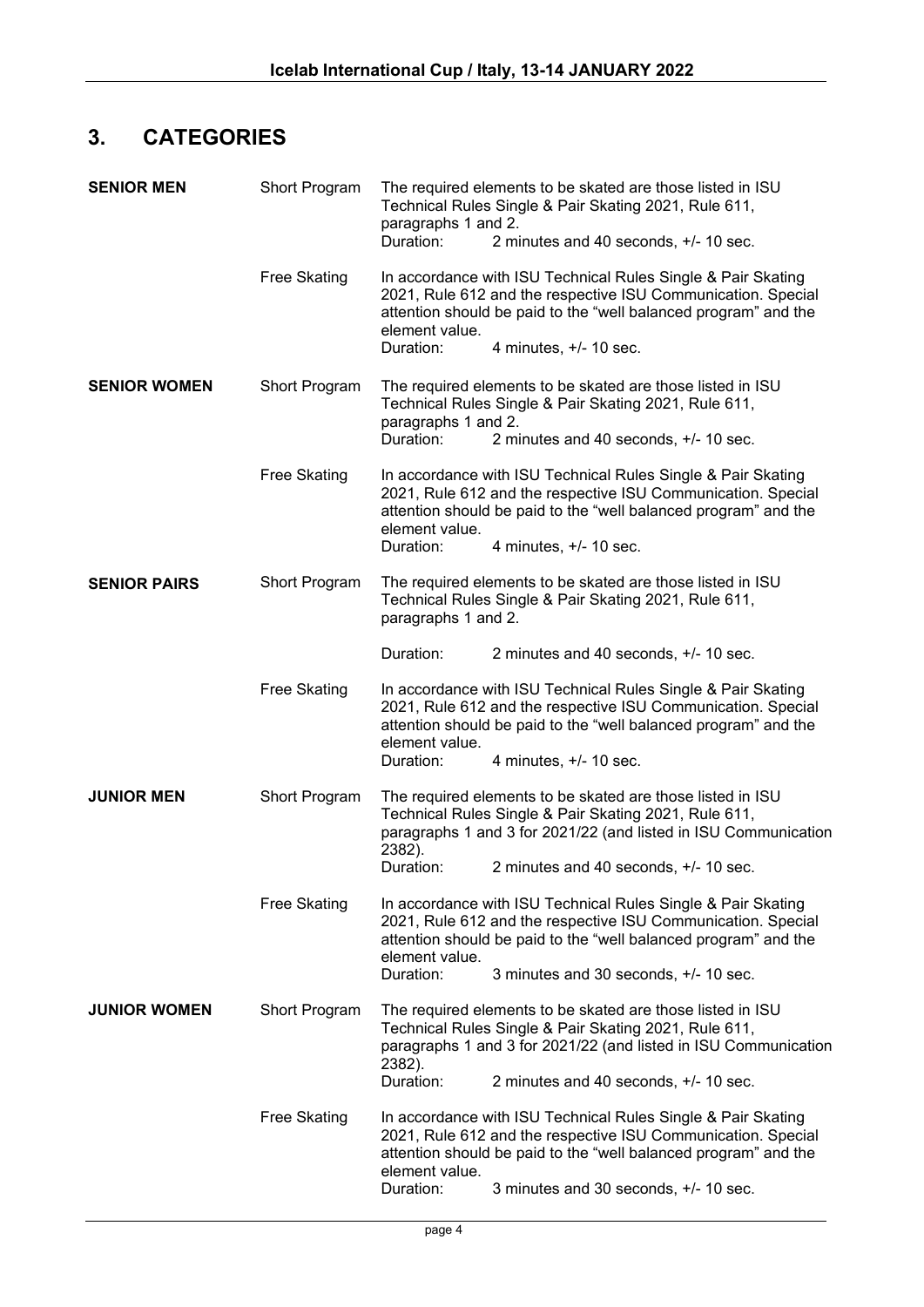| <b>JUNIOR PAIRS</b>                    | Short Program       | no. 2382)                           | The required elements to be skated are those listed in ISU<br>Technical Rules Single & Pair Skating 2021, Rule 620,<br>paragraphs 1 and 3 for 2021/22 (and listed in ISU Communication                                                  |
|----------------------------------------|---------------------|-------------------------------------|-----------------------------------------------------------------------------------------------------------------------------------------------------------------------------------------------------------------------------------------|
|                                        |                     | Duration:                           | 2 minutes and 40 seconds, +/- 10 sec.                                                                                                                                                                                                   |
|                                        | <b>Free Skating</b> | and the element value.<br>Duration: | In accordance with ISU Technical Rules Figure Skating & Pairs<br>Skating 2021, Rule 621 and the respective ISU Communication.<br>Special attention should be paid to the "well balanced program"<br>3 minutes and 30 sec. $+/-$ 10 sec. |
|                                        |                     |                                     |                                                                                                                                                                                                                                         |
| <b>ADVANCED NOVICE</b><br><b>BOYS</b>  | Short Program       | Duration:                           | Age and requirements according to the ISU Technical Rules<br>Single and Pair Skating 2021, ISU Communication 2396 and all<br>respective ISU Communications.<br>2 minutes and 40 seconds, +/- 10 sec.                                    |
|                                        | Free Skating        | Duration:                           | Age and requirements according to the ISU Technical Rules<br>Single and Pair Skating 2021, ISU Communication 2396 and all<br>respective ISU Communications.<br>3 minutes, $+/- 10$ sec.                                                 |
| <b>ADVANCED NOVICE</b><br><b>GIRLS</b> | Short Program       | Duration:                           | Age and requirements according to the ISU Technical Rules<br>Single and Pair Skating 2021, ISU Communication 2396 and all<br>respective ISU Communications.<br>2 minutes and 40 seconds, +/- 10 sec.                                    |
|                                        | Free Skating        | Duration:                           | Age and requirements according to the ISU Technical Rules<br>Single and Pair Skating 2021, ISU Communication 2396 and all<br>respective ISU Communications.<br>3 minutes, $+/- 10$ sec.                                                 |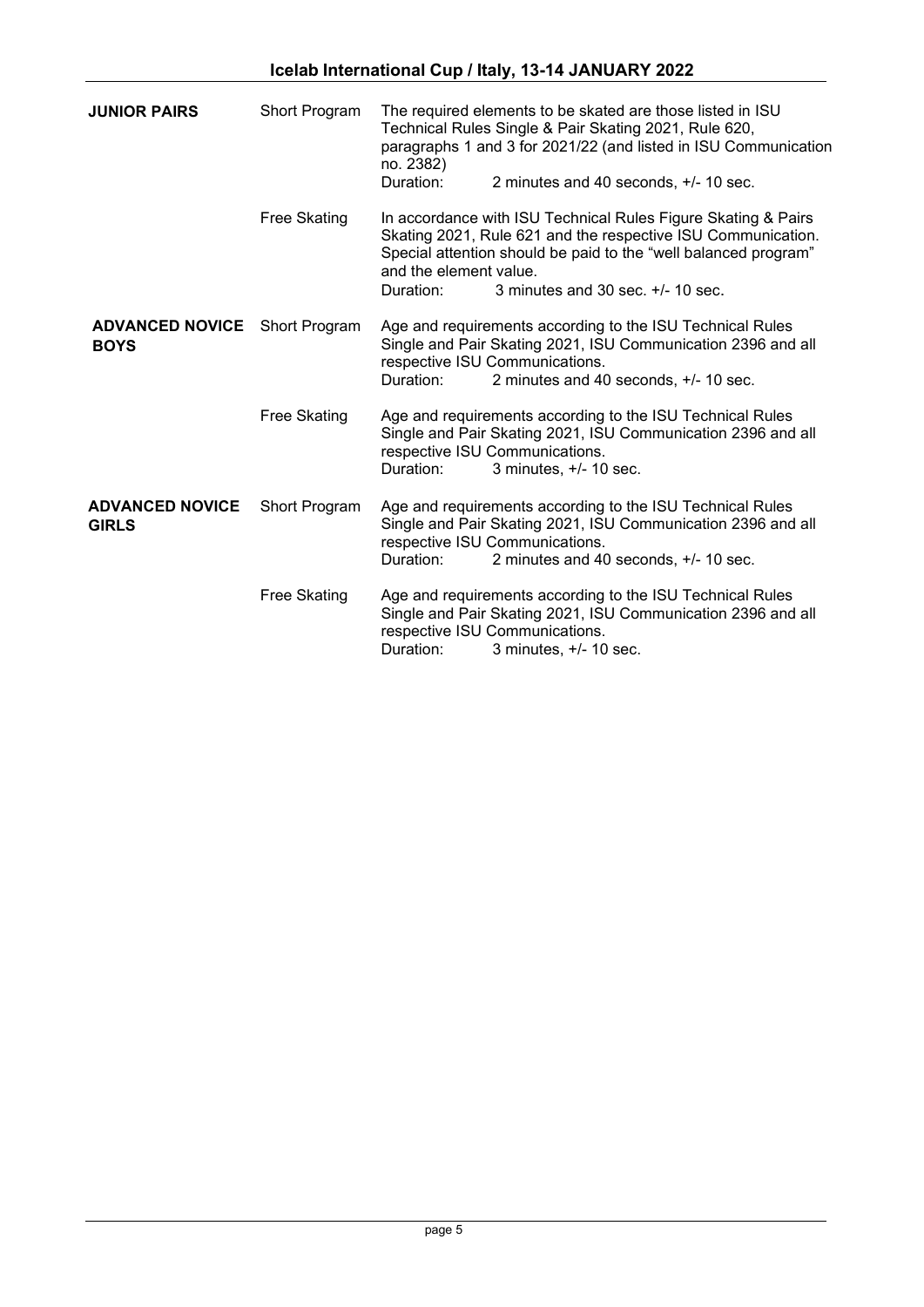### **4. ENTRIES**

#### **4.1 Entries of Competitors**

All ISU Members, are invited to take part to the **Icelab International Cup**.

Competitors must be entered through their Member Federation. Each participating ISU Member has the right to nominate two (2) competitors + one (1) substitute in each category.

The Organizing Committee reserves the right for all categories to limit the entries to 1 participant per Member in case of too many entries, but no limits for Italian Federation. Depending on the number of participants the organization will decide whether or not to accept extra entries.

#### **Each category can have a maximum of 24 competitors**.

Entries together with entry forms and Program Content Sheet must be sent to the following address:

#### **ICE LAB**

Via San Bernardino, 141 - Bergamo<br>Phone : +39 035 0276047 Phone : +39 035 0276047<br>
E-mail : icelabinternational  $icelabinternationalcup@ice-lab.it$ 

#### not later than: **Monday 20 December 2021**

#### **4.2 Entries of Judges**

Each participating ISU Member has the right to nominate one (1) judge who has at least the qualification "Judge for International Competitions".

In case of too many nominated judges, the organizing committee will draw the panel of judges immediately after the closing date for the entries. The result of such draw will be communicated to all ISU Members involved in writing immediately after the conclusion of such draw.

The Entries of Judges must be sent at the following address:

#### **ICE LAB**

Via San Bernardino, 141 - Bergamo<br>Phone : +39 035 0276047 Phone : +39 035 0276047<br>
F-mail : icelabinternational icelabinternationalcup@ice-lab.it

not later than: **Monday 20 December 2021**

#### **4.3 Entry Fee**

With the entry to the competition, the entry fee must be paid as follows:

| 75.00 € | per single skater for Junior and Advanced Novice |
|---------|--------------------------------------------------|
| 90.00 € | per pair for Senior, Junior and Advanced Novice  |

**The entry fee will not be refunded in case of withdrawals for any reason. Entry fees must be paid after confirmation of member participation. The Organizer will not return entry fee but you can replace one skater for another in any category not later than one week before draw.**

#### **ICELAB SSD Srl - BANCO BPM – SEDE DI BERGAMO**

#### **IBAN : IT84I0503411121000000044542**

#### **BIC/SWIFT: BAPPIT21AA1**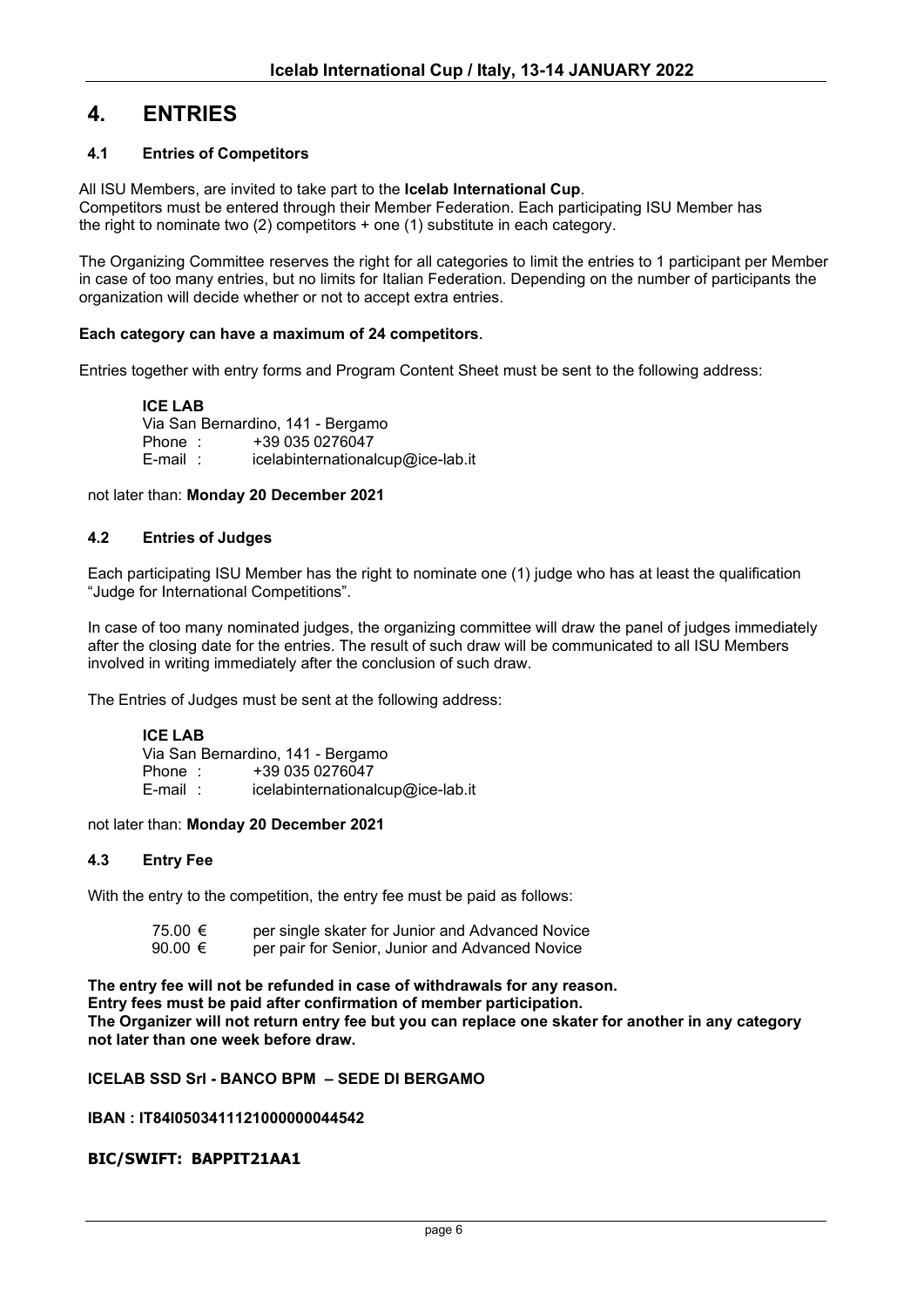#### **Citizen / Residence requirements and Clearance Procedure:**

In accordance with Rule 109 of ISU Regulations and ISU Communication 2030 or any update of it, all skaters who do not have the nationality of the Member by which they have been entered or who, although having such nationality, have in the past represented another Member, must produce an ISU Clearance Certificate.

The local organizing committee has the right and obligation to check the personal identification documents of the athletes to determine whether they are allowed to compete, whether they are competing in the right category, etc. Without the documents, the athlete will be excluded from the competition

## **5. MEALS, LODGING AND TRAVEL EXPENSES**

The organizer will provide and cover the expenses for room and meals for accepted judges and invited Officials participating, beginning with dinner on Wednesday 12/01/2022 until breakfast on Saturday 15/01/2022.

The organizer will provide and cover the expenses for travel (based on economy fare), rooms and meals for the invited Referees, Technical Controllers, Technical Specialist, and Data&Replay Operators.

Should any Judge arrive at the Hotel before or stay longer than the period described above, their room costs and expenses will be the responsibility of the individual and must be paid on arrival.

## **6. PRACTICE**

No official practices are planned. We will only have limited availability for patches during our club training sessions. The cost is 20€ for 50 Minutes. As the possibilities are counted, the first who will ask for extra practices will be granted for.

## **7. MUSIC**

In accordance with Rule 343 in the ISU Special Regulations Technical Rules Single Pair Skating, the following method to submit the Competitor's music to the Organizing Committee must be followed:

• the participating member is responsible for submitting their Competitor's music as direct attachment to an email to the Organizing Committee (icelabinternationalcup@ice-lab.it) until January 10th, 2022. Please note: some music files might exceed the size of a regular email. In this case, an email-based transfer service which allows to send large files could be used to send the file to the OC.

• each submission shall be labelled with the name of the ISU Member, name of the category, segment and the name(s) of the competitor(s).

Example: GER Men SP\_MUSTERMANN-Max GER\_Men\_FS\_MUSTERMANN-Max SUI\_Pairs\_SP\_MUSTERMANN-Erika\_MUSTERMANN-Max

• the music files must be sent as WAV or MP3 file formats. Any other format is not acceptable. Please note: Files in MP3 format may have a significant difference in the music quality when reproduced. The Organizing Committee in this case is not responsible if the music quality would be insufficient.

• Each Competitor must have an own back-up drive (USB Stick) for each program in the format of a WAV or MP3 file.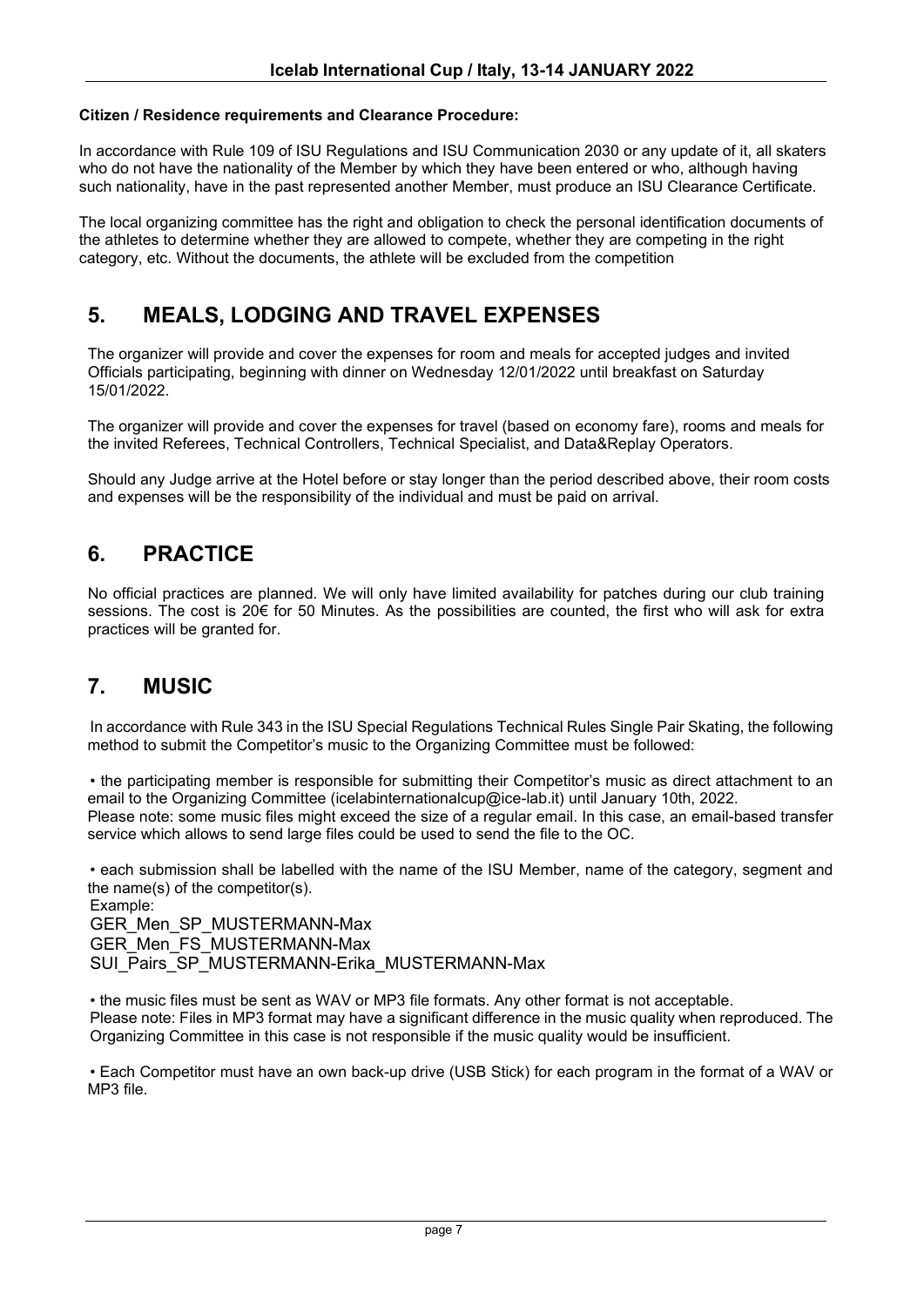## **8. HOTEL(S)**

#### **Hotels for teams MUST BE BOOKED DIRECTLY BY TEAMS:**

GIO'EL Bed and Breakfast Via Vittore Ghislandi, 55 24125 Bergamo Phone : +39 342 7824324<br>Web site : http://www.beda [http://www.bedandbreakfastgioel.it](http://www.bedandbreakfastgioel.it/)

B&B Botton D'Oro Via San Giorgio, 17A 24122 Bergamo  $\frac{1}{2}$  +39 342 8388826 Web site : [http://www.bottondoro.com](http://www.bottondoro.com/)

San Sisto Hostel Via San Sisto 23 24126 Parco Colognola ai Colli - Bergamo +39 035 321599 Web site : <http://www.sansistohostel.com/>

Art &Hotel Via Santuario, 43 24040 Stezzano (Bergamo)<br>Phone : +39 035 437 +39 035 4379300 Web site : [http://www.artehotel.it](http://www.artehotel.it/)

BergHotel Via per Azzano S. Paolo, 4 24126 Bergamo Phone : +39 035 322048<br>Website : http://www.berg[http://www.berg-hotel.it](http://www.berg-hotel.it/)

B&B Hotel Bergamo Via autostrada, 2/A 24126 Bergamo Phone : +39 035 330171<br>Website : https://www.hote <https://www.hotel-bb.com/it/hotel/bergamo>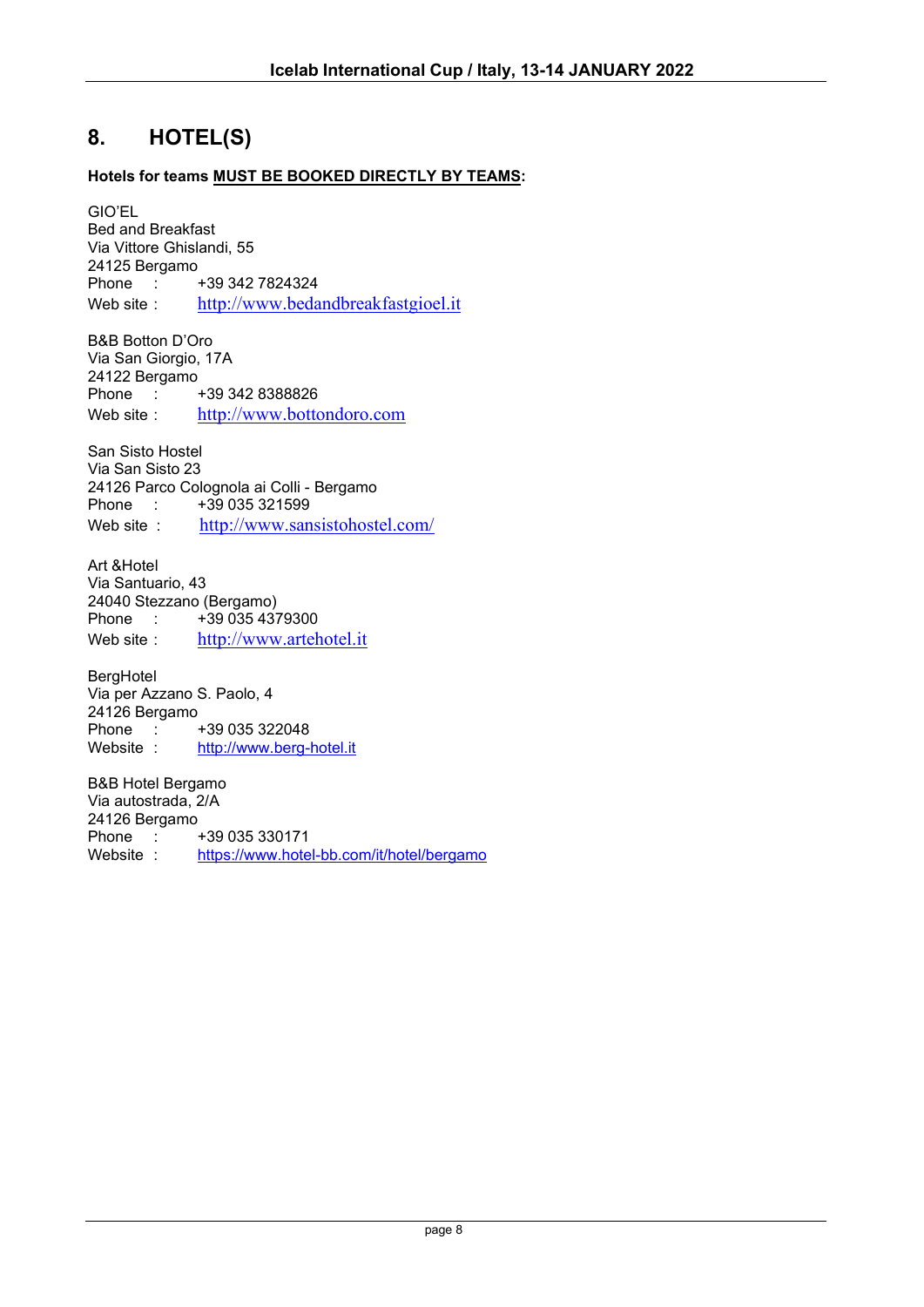## **9. ACCREDITATION**

The official accreditation for Teams is planned at the **Ice Rink** upon arrival. Accreditation will start on **JANUARY 12 at 17.00 pm**

## **10. DRAW**

The Opening draw for the order of skating will be held on Monday January 10th and will be available on the website: <https://www.fisg.it/upload/result/5555/index.html> Starting order for the free skating of all the categories will be in reverse order of the results of the short program.

## **11. SPORTITY**

All the informations of the competition will be uploaded on Sportity application – Password: IcelabCup